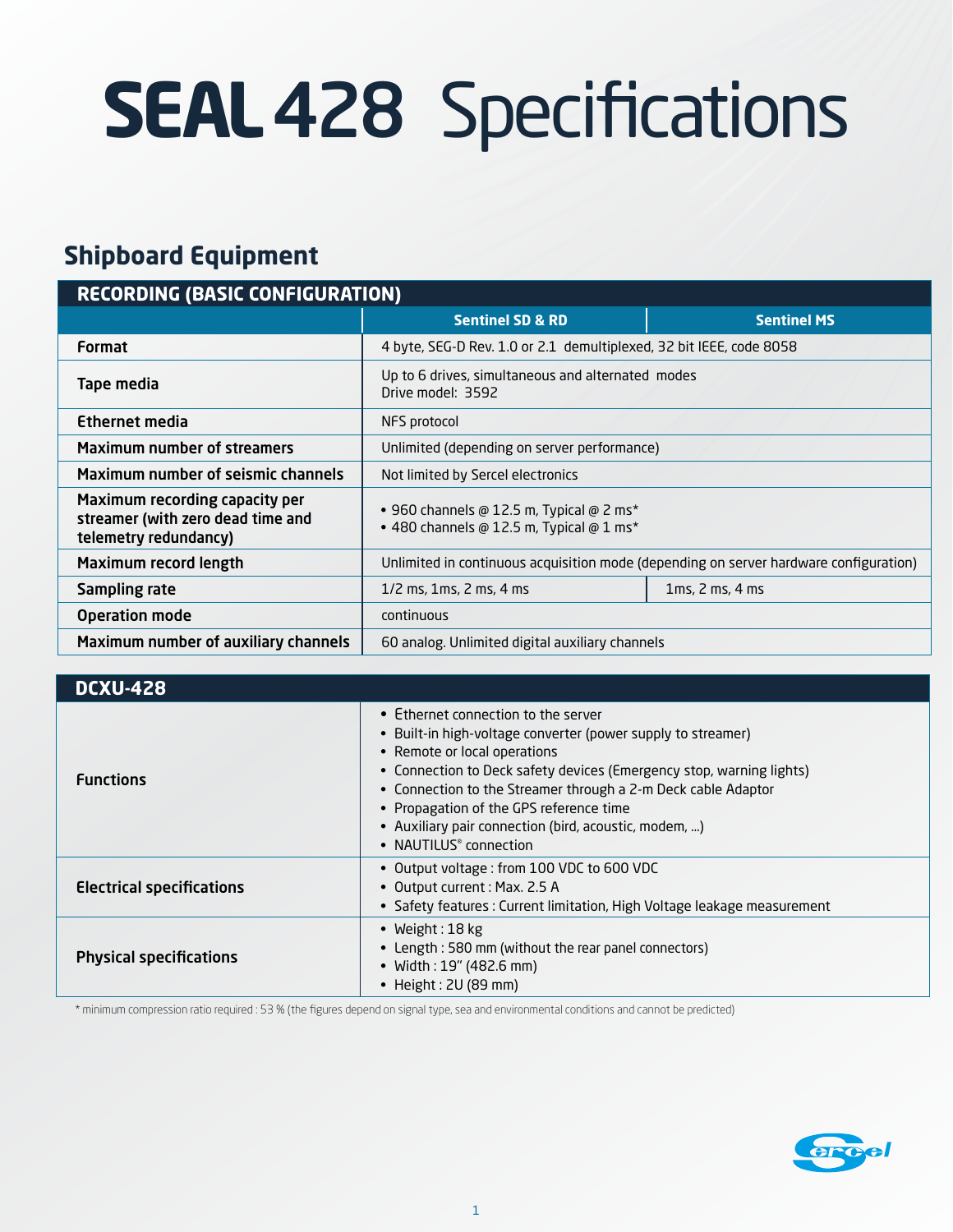| <b>LCI-428</b>                 |                                                                                                                                                                                                                                                                              |
|--------------------------------|------------------------------------------------------------------------------------------------------------------------------------------------------------------------------------------------------------------------------------------------------------------------------|
| <b>Functions</b>               | • Ethernet connection to the server<br>• Receiving navigation message (if using serial communications)<br>• Receiving a physical TO (pulse)<br>• Low Line port for connecting an auxiliary line (AXCU)<br>• Synchronized with GNSS time server connected to XDEV2 connector. |
| <b>Physical specifications</b> | • Weight: $4.1 \text{ kg}$<br>$\bullet$ Length: 420 mm<br>• Width: 19" (482.6 mm)<br>Height: 2U (89 mm)                                                                                                                                                                      |

| <b>GPS TIME SERVER</b>         |                                                                                                                                                                                                                         |
|--------------------------------|-------------------------------------------------------------------------------------------------------------------------------------------------------------------------------------------------------------------------|
| <b>Functions</b>               | • Acquisition synchronization between streamers.<br>• Synchronization of acquisition and navigation systems in continuous acquisition mode<br>• Maintain synchronisation within specification up to 3 hours without GPS |
| <b>Physical specifications</b> | • Length: $320$ mm<br>• Width: 19" (482.6 mm)<br>• Height: $1U(44.5 \text{ mm})$                                                                                                                                        |

| Up to $100 \text{ m}$ | <b>DECK CABLES</b> |  |
|-----------------------|--------------------|--|
|                       | Length             |  |

| STORAGE AND OPERATING CONDITIONS (SHIPBOARD) |                                                                                                                              |  |
|----------------------------------------------|------------------------------------------------------------------------------------------------------------------------------|--|
| <b>Operating temperature</b>                 | +5°C to +40°C $(41°$ to 104°F)                                                                                               |  |
| Storage temperature                          | -15°C to +55°C (5° to 131°F)                                                                                                 |  |
| <b>Operating humidity</b>                    | 10 to 90% relative humidity, non-condensing                                                                                  |  |
| <b>Storage humidity</b>                      | 5 to 95% relative humidity<br>Sercel recommends storing the DCXU-428 in dry conditions for about 24 hours before<br>power on |  |

## **In-Sea Equipment**

| <b>LEAD-IN CABLE</b>           |                                                                                |                                                                                                                                       |
|--------------------------------|--------------------------------------------------------------------------------|---------------------------------------------------------------------------------------------------------------------------------------|
| <b>Functions</b>               | • Optical data transmission                                                    | HLFOI<br>TLFOI<br>→ sea<br>2 x optic fibers<br>optical/electrical<br>electrical/optical<br>interface<br>interface<br>(12 V)<br>(48 V) |
| <b>Physical specifications</b> | • Cable Breaking strength: 300 kN; 470 kN; 570 kN<br>• Maximum length: 1 900 m |                                                                                                                                       |
|                                |                                                                                |                                                                                                                                       |

| <b>HAU-428</b>                 |                                                                                                                                                                                               |
|--------------------------------|-----------------------------------------------------------------------------------------------------------------------------------------------------------------------------------------------|
| <b>Functions</b>               | • 50 VDC (± 25 VDC) power supply for active channels for the two lines.<br>• Tensile load measurement (0 to 70 kN)<br>• High Voltage Lines and telemetry switches<br>• High Voltage Lines mix |
| <b>Physical specifications</b> | • Outside diameter: 81 mm<br>• Length: $277$ mm<br>• Connectors: standard Seal dia, 70 mm                                                                                                     |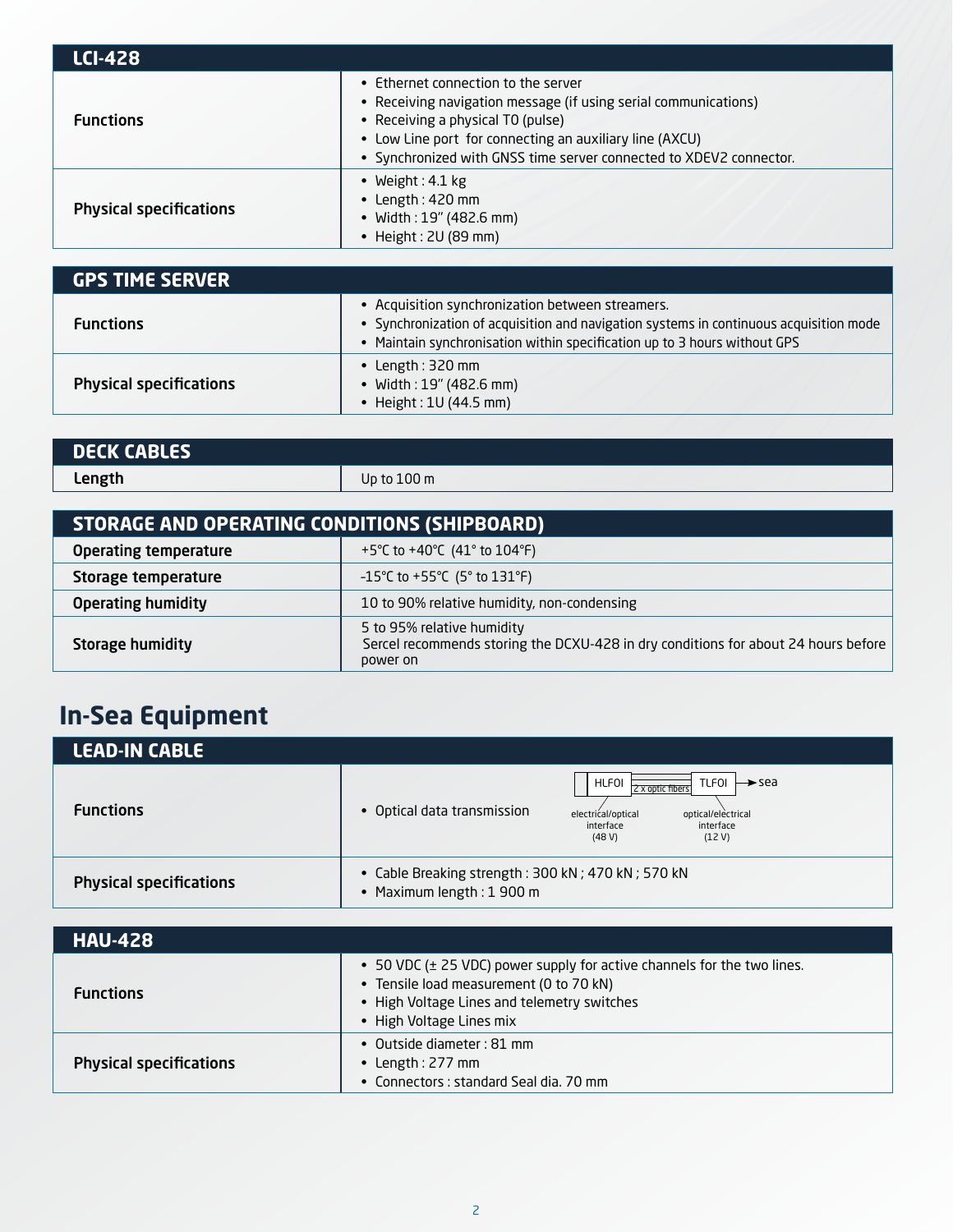| <b>HAPU-428</b>                                |                                                                                                                                                                                                                                                                                                        |  |
|------------------------------------------------|--------------------------------------------------------------------------------------------------------------------------------------------------------------------------------------------------------------------------------------------------------------------------------------------------------|--|
| <b>Functions</b>                               | • 50 VDC (±25 VDC) power supply for active channels for the two lines.<br>• Tensile load measurement (0 to 70 kN).<br>• High Voltage Lines and telemetry switches.<br>• High Voltage Lines mix.<br>• Factory-configurable Head Buoy Connector pin-out                                                  |  |
| <b>Physical specifications</b>                 | • Weight in sea water: 4.46 kg (9.83 lbs)<br>$\bullet$ Width: 165 mm<br>• Length: 277 mm<br>• Connectors : standard Seal dia, 70 mm                                                                                                                                                                    |  |
| <b>LAUM-428</b>                                |                                                                                                                                                                                                                                                                                                        |  |
| <b>Functions</b>                               | • Data pre-processing<br>• Data routing<br>• Power distribution                                                                                                                                                                                                                                        |  |
| <b>Physical specifications</b>                 | • Weight in sea water: 1 kg (2.2 lbs)<br>• Spacing along the cable: 750 m @ 12.5 m @ 2 ms<br>• Outside diameter: 53 mm<br>• Length: 350 mm                                                                                                                                                             |  |
| FDU2F/FDU2M/FDU3F                              |                                                                                                                                                                                                                                                                                                        |  |
| <b>Functions</b>                               | • Data transmission with CRC control 24 bits A/D conversion<br>• D/A conversion with programmable bit stream                                                                                                                                                                                           |  |
| <b>Full Scale Input Levels</b>                 | @ G1600: 1.6 V RMS<br>@ G400: 400mV RMS                                                                                                                                                                                                                                                                |  |
| <b>Offset</b>                                  | 0 (digitally zeroed)                                                                                                                                                                                                                                                                                   |  |
| <b>Low Cut Filter</b>                          | • SFA: 6.1 Hz analog + 2 Hz digital<br>• Hydrophone - Sentinel SD / RD: 2 or 3 Hz analog (depending on section type) +<br>optional 2 or 3 Hz digital<br>• Hydrophone - Sentinel MS: 2 Hz analog + optional 2 or 3 Hz digital<br>• Hydrophone - Sentinel HR: 4.8 Hz analog + optional 2 or 3 Hz digital |  |
| <b>High Cut Filter</b>                         | 0.8 FN (linear phase)                                                                                                                                                                                                                                                                                  |  |
| <b>Stop Band Attenuation</b>                   | > 120 dB (above Nyquist)                                                                                                                                                                                                                                                                               |  |
| <b>Sample Rate</b>                             | 4, 2, 1 ms (0.5 ms option available for FDU2M and FDU2F)                                                                                                                                                                                                                                               |  |
| <b>Word Size</b>                               | 24 bits                                                                                                                                                                                                                                                                                                |  |
| <b>Time Standard</b>                           | True synchronous system                                                                                                                                                                                                                                                                                |  |
| PERFORMANCE*                                   |                                                                                                                                                                                                                                                                                                        |  |
| Noise (3-200 Hz)                               | @ G1600: 700 nV RMS<br>@ G400: 200 nV RMS                                                                                                                                                                                                                                                              |  |
| <b>Instant Dynamic Range</b>                   | 124 dB                                                                                                                                                                                                                                                                                                 |  |
| <b>System Dynamic Range</b>                    | 136 dB                                                                                                                                                                                                                                                                                                 |  |
| <b>Distortion</b>                              | $-105$ dB                                                                                                                                                                                                                                                                                              |  |
| <b>Gain Accuracy</b>                           | $< 0.1\%$                                                                                                                                                                                                                                                                                              |  |
| <b>Phase Accuracy</b>                          | $20 \mu s$                                                                                                                                                                                                                                                                                             |  |
| <b>CMRR</b>                                    | 110 dB                                                                                                                                                                                                                                                                                                 |  |
| * Typical @ 2 ms                               |                                                                                                                                                                                                                                                                                                        |  |
| <b>HEAD &amp; TAIL POSITIONING BUOYS (TBC)</b> |                                                                                                                                                                                                                                                                                                        |  |
| Dedicated buoy power supply module             |                                                                                                                                                                                                                                                                                                        |  |
| Available power supply                         | 40 to 50 V / 30 W                                                                                                                                                                                                                                                                                      |  |

Current monitoring

ON/OFF power supply remote control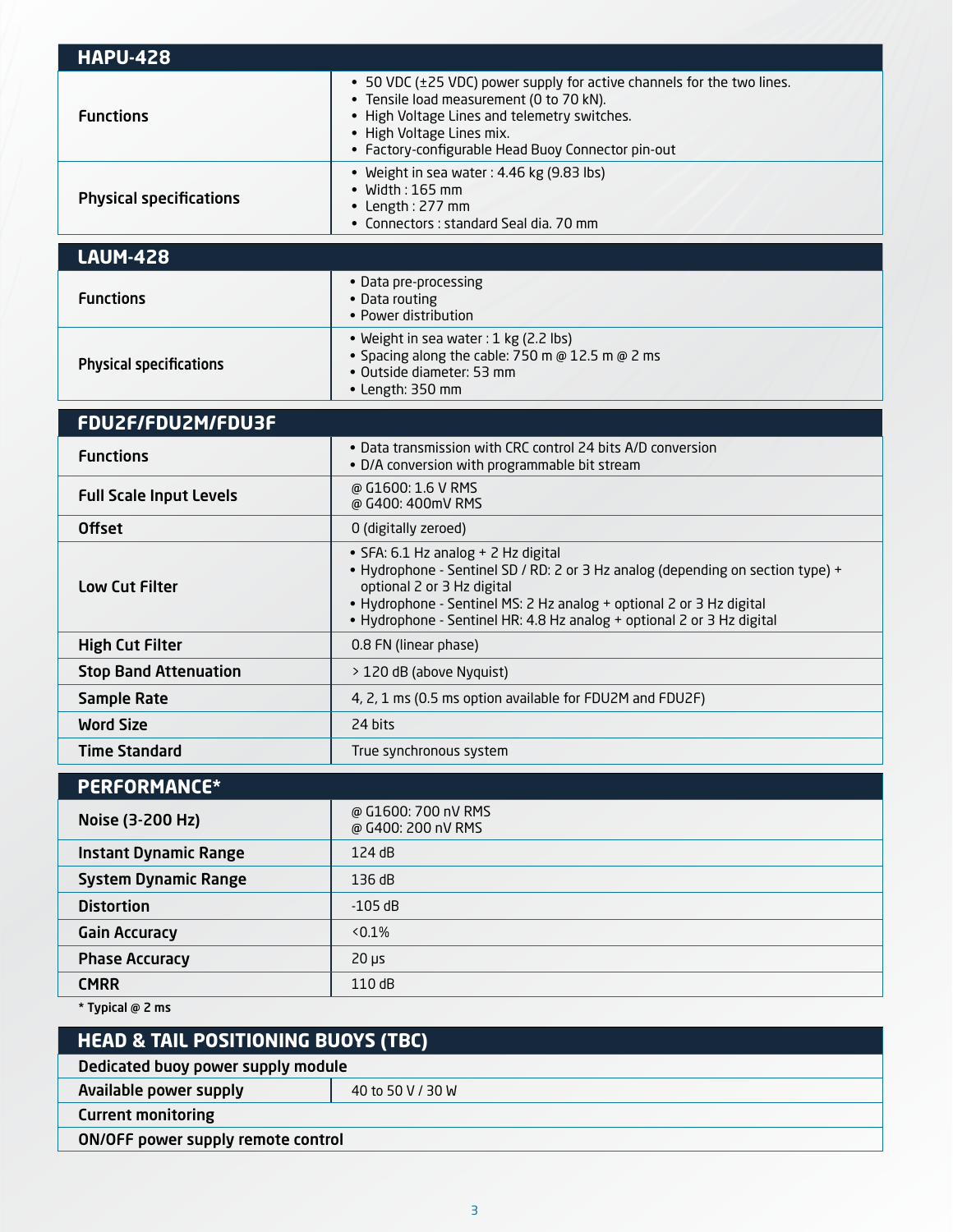| <b>SENTINEL SD</b>           |                                                             |
|------------------------------|-------------------------------------------------------------|
| <b>Section</b>               |                                                             |
| Section length               | 150 <sub>m</sub>                                            |
| Stress member                | Twaron/Vectran                                              |
| Jacket material              | Polyurethane 3.5 mm thick (5.2 mm over hydrophones)         |
| Operating temperature        | $-10^{\circ}$ C to $+40^{\circ}$ C                          |
| Storage/shipping temperature | $-35^{\circ}$ C to $+50^{\circ}$ C                          |
| Cable                        | <b>SD</b>                                                   |
| <b>Diameter</b>              | 59,5 mm                                                     |
| Section weight in air        | 419 kg                                                      |
| Hydrophone                   | <b>SFH</b>                                                  |
| Nominal Capacitance          | 32.5 nF $\pm$ 10% @ 20° C                                   |
| <b>Nominal Sensitivity</b>   | -192.9 dB ref to 1 V/µPa $\pm$ 1.5 dB (22.65 V/bar) @ 20° C |
| <b>Streamer</b>              |                                                             |
| Maximum length -2D           | 15750 m/1260 channels                                       |
| Maximum length - 3D          | 12000 m/ 960 channels                                       |
|                              |                                                             |

| <b>Channel spacing option</b> | 12,5 m                                                          | 6,25m                                                         |
|-------------------------------|-----------------------------------------------------------------|---------------------------------------------------------------|
| <b>FDU2F</b> function         | A/D conversion, data digitizing and tests                       |                                                               |
| FDU2F arrangement             | Two channels per unit                                           |                                                               |
| FDU2F per active section      | 6                                                               | 12                                                            |
| Hydrophone arrays per section | 12                                                              | 24                                                            |
| Hydrophones per array         | 8                                                               | 4                                                             |
| Array capacitance (nominal)   | 260 nF ± 10% @ 20° C                                            | 130 nF ± 10% @ 20° C                                          |
| Array sensitivity             | $-194.1$ dB ref to $1$ V/µPa $\pm$ 1.0 dB<br>(19.7 V/bar)@ 20°C | -195.15 dB ref to 1 V/µPa $\pm$ 1.0 dB<br>(17.5 V/bar)@ 20° C |

Connector diameter option Ø 50 mm Ø 70 mm

| <b>Cutoff frequency option</b> | 2Hz                       | 3 Hz                      |
|--------------------------------|---------------------------|---------------------------|
|                                |                           |                           |
| Depth restriction option       | <b>No</b>                 | Yes                       |
| Maximum operating depth        | 50 <sub>m</sub>           | 22 m                      |
| Maximum survival depth         | 250 m (5 days cumulative) | 150 m (5 days cumulative) |
|                                |                           |                           |
|                                |                           |                           |

|--|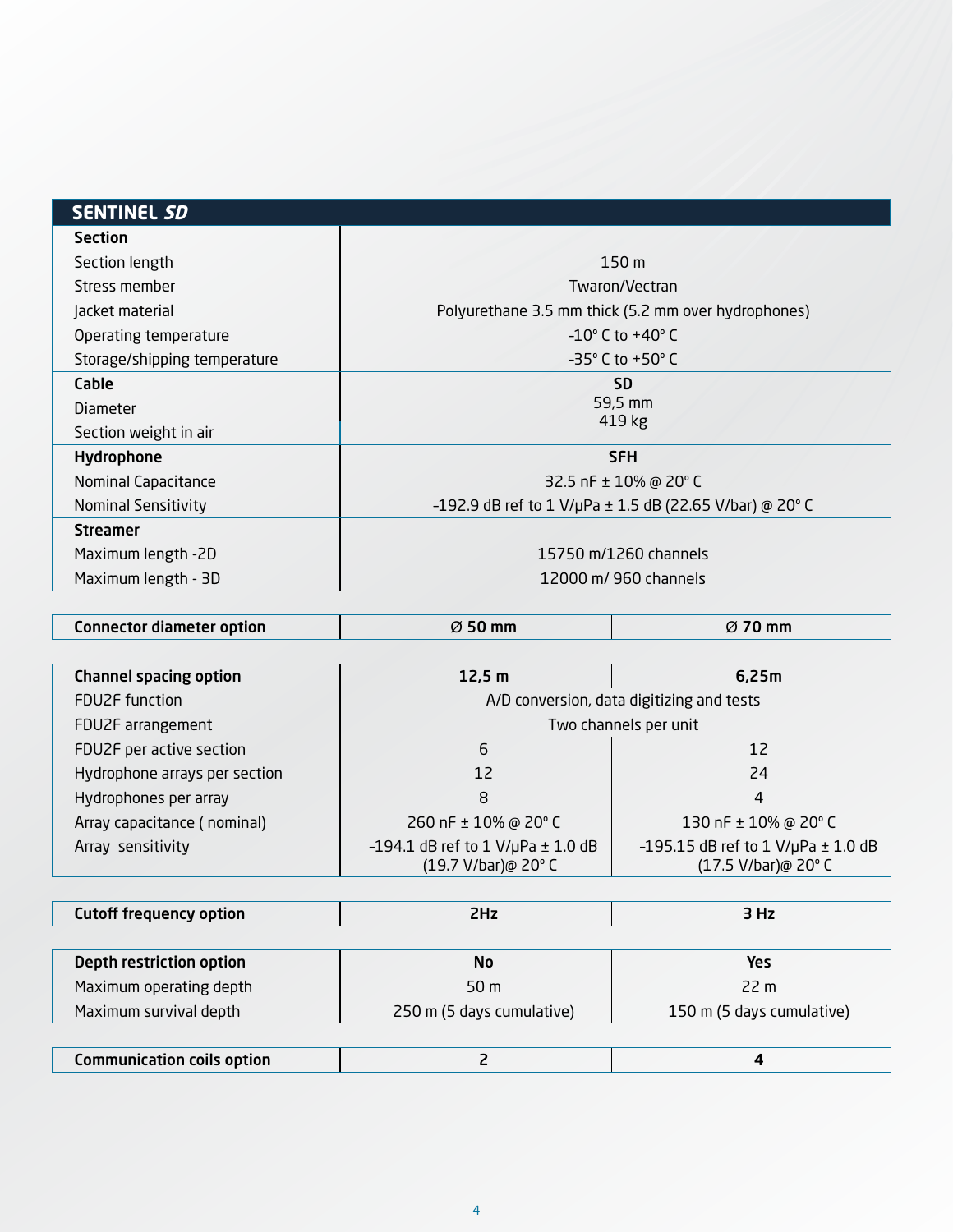| <b>SENTINEL RD</b>           |                                                         |
|------------------------------|---------------------------------------------------------|
| <b>Section</b>               |                                                         |
| Section length               | 150 <sub>m</sub>                                        |
| Stress member                | Twaron/Vectran                                          |
| Jacket material              | Polyurethane 3.5 mm thick (5.2 mm over hydrophones)     |
| Operating temperature        | $-10^{\circ}$ C to $+40^{\circ}$ C                      |
| Storage/shipping temperature | $-35^{\circ}$ C to $+50^{\circ}$ C                      |
| Cable                        | <b>RD</b>                                               |
| <b>Diameter</b>              | $55 \text{ mm}$                                         |
| Section weight in air        | 362 kg                                                  |
| Hydrophone                   | <b>SFH</b>                                              |
| Nominal Capacitance          | 32.5 nF $\pm$ 10% @ 20° C                               |
| <b>Nominal Sensitivity</b>   | -192.9 dB ref to 1 V/µPa ± 1.5 dB (22.65 V/bar) @ 20° C |
| <b>Streamer</b>              |                                                         |
| Maximum length -2D           | 15750 m/1260 channels                                   |
| Maximum length - 3D          | 12000 m/ 960 channels                                   |
|                              |                                                         |

| Connector diameter option | $\varnothing$ 50 mm | 70 mm<br>Ø |
|---------------------------|---------------------|------------|
|                           |                     |            |

| <b>Channel spacing option</b> | 12,5 m                                                          | 6,25m                                                        |
|-------------------------------|-----------------------------------------------------------------|--------------------------------------------------------------|
| <b>FDU2F</b> function         |                                                                 | A/D conversion, data digitizing and tests                    |
| FDU2F arrangement             | Two channels per unit                                           |                                                              |
| FDU2F per active section      | 6                                                               | 12                                                           |
| Hydrophone arrays per section | 12                                                              | 24                                                           |
| Hydrophones per array         | 8                                                               | 4                                                            |
| Array capacitance (nominal)   | 260 nF ± 10% @ 20° C                                            | 130 nF ± 10% @ 20° C                                         |
| Array sensitivity             | $-194.1$ dB ref to $1$ V/µPa $\pm$ 1.0 dB<br>(19.7 V/bar)@ 20°C | -195.15 dB ref to 1 V/µPa $\pm$ 1.0 dB<br>(17.5 V/bar)@ 20°C |

| Cutoff frequency option |  |  |
|-------------------------|--|--|
|-------------------------|--|--|

| Depth restriction option | No                        | Yes                       |
|--------------------------|---------------------------|---------------------------|
| Maximum operating depth  | 50 m                      | 22 m                      |
| Maximum survival depth   | 250 m (5 days cumulative) | 150 m (5 days cumulative) |
|                          |                           |                           |
|                          |                           |                           |

| $\small \sf{Communication}$ coils option $\small \vdots$ |  |
|----------------------------------------------------------|--|
|                                                          |  |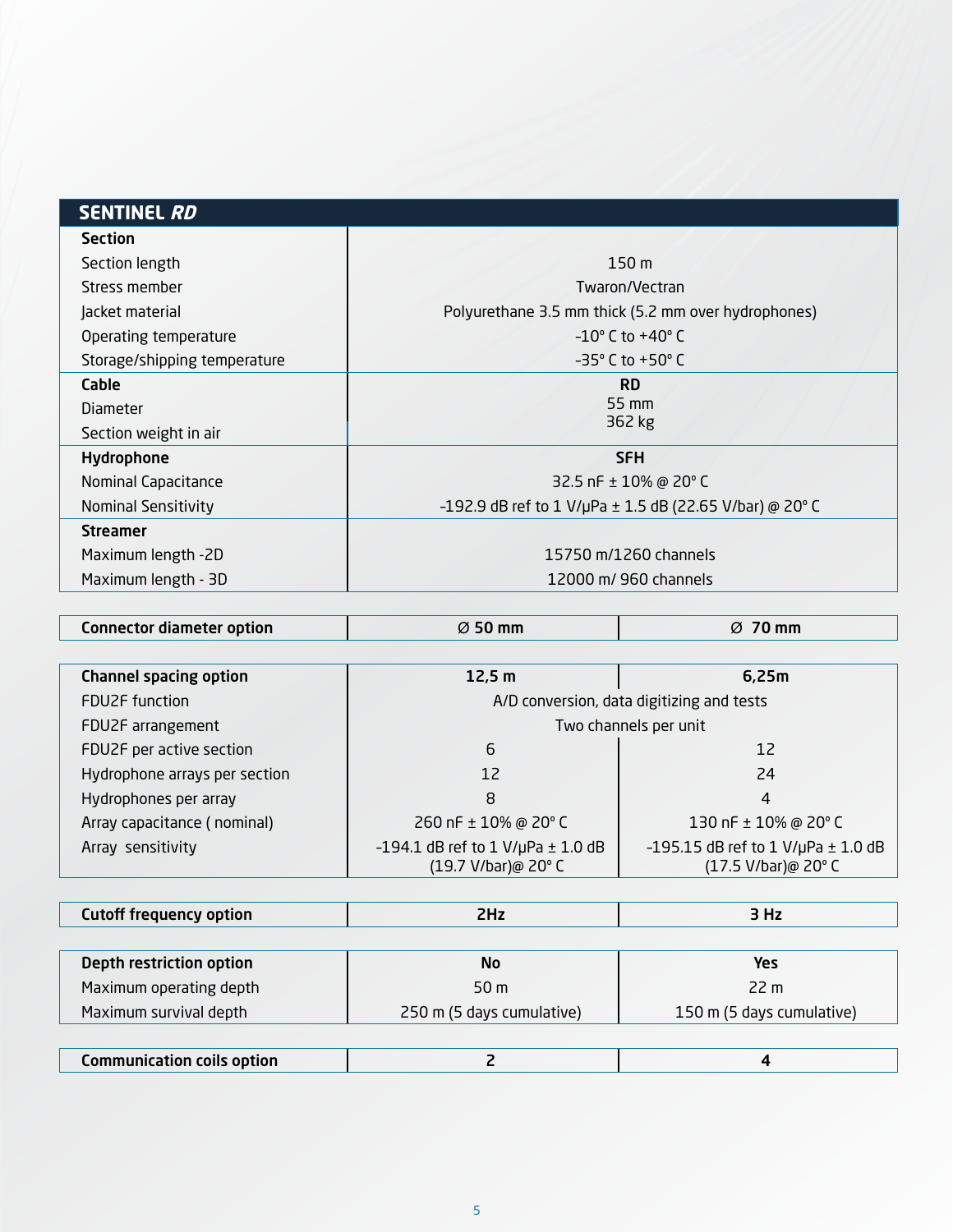| <b>SENTINEL HR</b>           |                                                             |
|------------------------------|-------------------------------------------------------------|
| <b>Section</b>               |                                                             |
| Section length               | 150 <sub>m</sub>                                            |
| Stress member                | Twaron/Vectran                                              |
| Jacket material              | Polyurethane 3.5 mm thick (5.2 mm over hydrophones)         |
| Operating temperature        | $-10^{\circ}$ C to $+40^{\circ}$ C                          |
| Storage/shipping temperature | $-35^{\circ}$ C to $+50^{\circ}$ C                          |
| Cable                        | <b>SD</b>                                                   |
| <b>Diameter</b>              | 59.5 mm                                                     |
| Section weight in air        | 419 kg                                                      |
| Hydrophone                   | <b>SFH</b>                                                  |
| Nominal Capacitance          | 32.5 nF $\pm$ 10% @ 20° C                                   |
| <b>Nominal Sensitivity</b>   | -192.9 dB ref to 1 V/µPa $\pm$ 1.5 dB (22.65 V/bar) @ 20° C |
| <b>Streamer</b>              |                                                             |
| Maximum length               | 6000 m                                                      |

| <b>Connector diameter option</b> | $\varnothing$ 50 mm | $\varnothing$ 70 mm |
|----------------------------------|---------------------|---------------------|
|                                  |                     |                     |

| <b>Channel spacing</b>        | 3,125 m                                               |  |
|-------------------------------|-------------------------------------------------------|--|
| <b>FDU2F</b> function         | A/D conversion, data digitizing and tests             |  |
| FDU2F arrangement             | Two channels per unit                                 |  |
| FDU2F per active section      | 24                                                    |  |
| Hydrophone arrays per section | 48                                                    |  |
| Hydrophones per array         | 2                                                     |  |
| Array capacitance (nominal)   | 65 nF $\pm$ 10% @ 20° C                               |  |
| Array sensitivity             | -196.95 dB ref to1 V/µPa ± 1.0 dB (14.2 V/bar)@ 20° C |  |

| <b>Cutoff frequency</b> | 4,8 Hz |
|-------------------------|--------|
|                         |        |

| Depth restriction option | <b>No</b>                 | Yes                       |
|--------------------------|---------------------------|---------------------------|
| Maximum operating depth  | 50 m                      | 22 m                      |
| Maximum survival depth   | 250 m (5 days cumulative) | 150 m (5 days cumulative) |
|                          |                           |                           |

| <b>Communication coils option</b> |  |  |
|-----------------------------------|--|--|
|-----------------------------------|--|--|